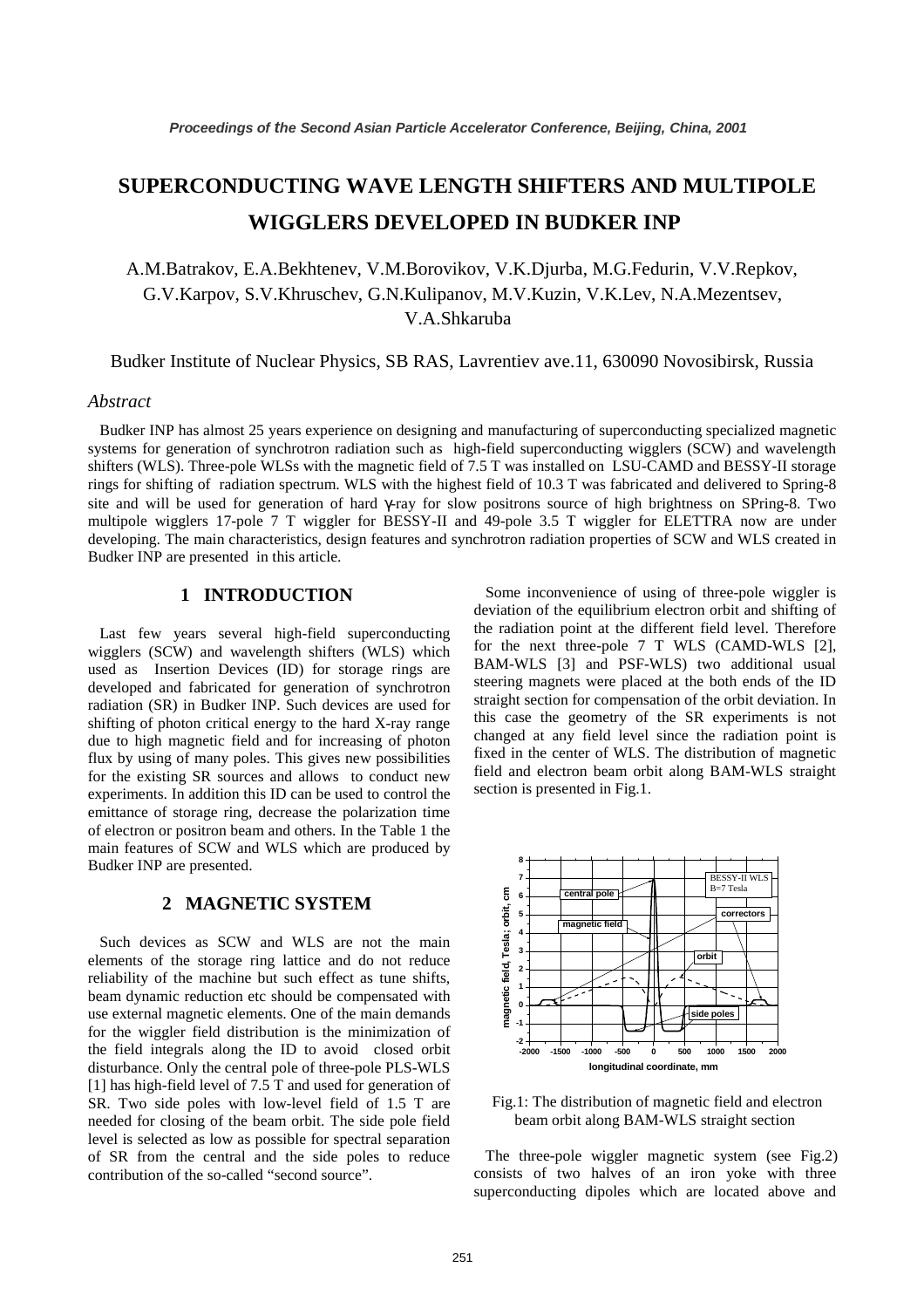below of the vacuum chamber. The iron yoke is designed so that whole magnetic flux is closed inside of the magnet and there are no stray magnetic fields outside of wigglers. The key element of three-pole wigglers is highfield superconducting racetrack central pole with the iron core. The coils are reeled up from superconducting Nb-Ti



Fig.2: Magnetic system of three-pole BAM-WLS

wire with diameter of 0.85 mm and impregnated with epoxy compound. The critical current of used wire is equal to 360 A at a field of 7 T. Each of the central coils is separated into two sections to optimize field – current relationship and reach the maximum field. To feed the coils two independent power supplies are used. The inner and outer sections of the central coils and all side coils are powered by the first power supply with the current of  $\sim$ 150 A. The second power supply with the current of  $\sim$ 100 A feeds the outer section of the central coils. In this way the currents are summarized at the outer sections and the value of current is equal to  $\sim$  250 A. Thus each section is energized by the optimal current and there is a possibility of easy control of first field integral to zero at any field levels. The magnetic field homogeneity of  $10^{-4}$ at 7 T is obtained at the central pole as a result of shimming in the aperture of the magnet by special iron plates. For bandaging of superconducting winding inside of the iron yoke it is used two pairs of wedges produced from material with low heat extension factor (e.g. invar). Different thermal contraction of the used material makes it possible to compress the superconducting winding during cooling down to the liquid helium temperature. Such design makes it enable to achieve the maximum current about of 90% of short sample current.

 The installation wiggler with the field of about 10T on Spring-8 with the electron beam energy of 8 GeV makes it possible to create slow positron source of high brightness [4]. To obtain magnetic fields higher than 8 T it needed to use a  $Nb<sub>3</sub>Sn$  superconducting wire with a higher critical current. The technology of manufacturing of high-field superconducting Nb<sub>3</sub>Sn windings of the racetrack type was developed and tested successfully. A rectangular  $Nb_3Sn$  tie 1.45x 0.85 mm<sup>2</sup> in size was used for manufacturing of the inner section of the central pole for the 10 T wiggler for SPring-8. For protection of

 $Nb<sub>3</sub>Sn$  wire from the degradation during the quench the current distribution inside of the coils is matched so that two outer Nb-Ti sections are closer to the critical condition than the inner  $Nb<sub>3</sub>Sn$  section. In 2000 the wiggler was assembled and tested at the Spring-8 site and the maximum field of 10.3 T was achieved.

 The photon flux generated by wigglers is proportional to the number of the wiggler poles. So the multi-pole wigglers are used for enhancement of the X-ray flux. Multi-pole 7 T wiggler with 13 poles and 3.5 T one with 45 poles of full field are under production now by Budker INP for HMI-BESSY and ELETTRA, correspondingly. In 2001 the short prototypes of this wiggler with three central poles and four side poles used for orbit compensation were successively tested. The maximum fields of 7.6 T on magnetic gap of 19 mm was obtained for HMI-BESSY prototype. For ELETTRA prototype the maximum field of 3.7 T on 16.5-mm magnetic gap was achieved. The full-size multi-pole wigglers mentioned above will be finished and installed on the storage rings in 2002.

### **3 CRYOGENIC SYSTEM**

 The superconducting magnets are inserted into a special liquid helium cryostat. In the first cryostat for PLS-WLS with liquid helium consumption of 3 liter per hour there was only one cooper thermal screen cooled by liquid nitrogen. A whole series of improvements was carried out for reduction of liquid helium consumption. The view of another cryostat for BESSY-WLS where heat inleakage into the helium vessel from outside is minimized is shown in Fig.3.



Fig.3: View of BAM-WLS on BESSY-II storage ring

 The liquid helium vessel is surrounded by two screens to reduce the heat flux into helium volume. The outer and